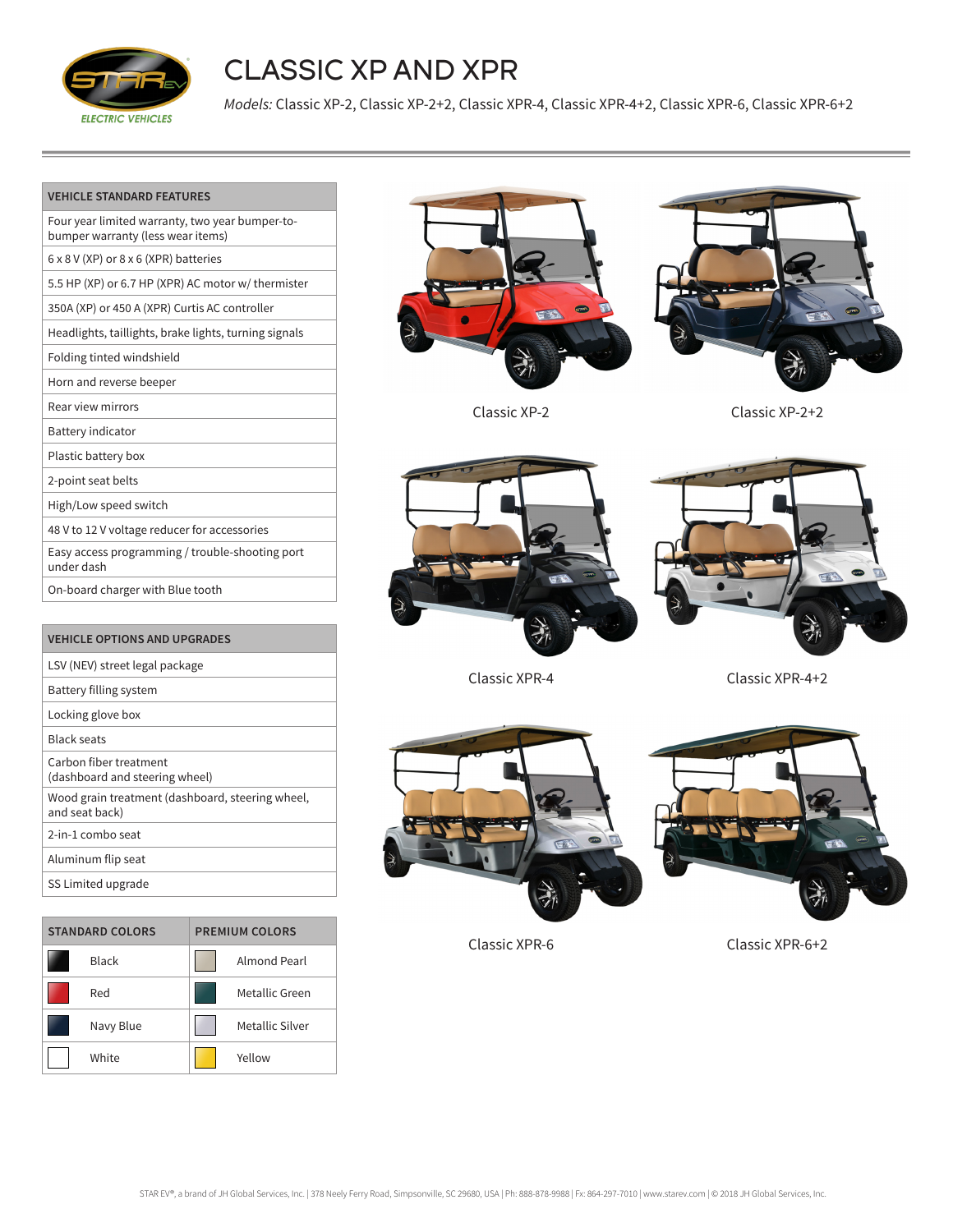

## CLASSIC XP AND XPR

*Models:* Classic XP-2, Classic XP-2+2, Classic XPR-4, Classic XPR-4+2, Classic XPR-6, Classic XPR-6+2

|                                | <b>Classic XP-2</b>                                                                           | Classic XP-2+2                                                                                | <b>Classic XPR-4</b>                                                                                                |  |  |  |
|--------------------------------|-----------------------------------------------------------------------------------------------|-----------------------------------------------------------------------------------------------|---------------------------------------------------------------------------------------------------------------------|--|--|--|
| <b>DIMENSIONS</b>              |                                                                                               |                                                                                               |                                                                                                                     |  |  |  |
| <b>Overall dimensions</b>      | 94"L x 47"W x 72"H<br>(239 cm x 119 cm x 183 cm)                                              | 115"L x 47"W x 77"H<br>(292 cm x 119 cm x 196 cm)                                             | 123"L x 47"W x 77"H<br>(312 cm x 119 cm x 196 cm)                                                                   |  |  |  |
| Wheel base                     | 67" (170 cm)                                                                                  | 67" (170 cm)                                                                                  | 96" (244 cm)                                                                                                        |  |  |  |
| Ground clearance               | 5" (12.7 cm)                                                                                  | 5" (12.7 cm)                                                                                  | 5" (12.7 cm)                                                                                                        |  |  |  |
| Wheel type                     | 10" aluminum (25.4 cm)                                                                        | 10" aluminum (25.4 cm)                                                                        | 10" aluminum (25.4 cm)                                                                                              |  |  |  |
| Tire size                      | 205/50/10, 4-ply DOT                                                                          | 205/50/10, 4-ply DOT                                                                          | 205/65/10, 6-ply DOT                                                                                                |  |  |  |
| Tire pressure                  | 30 psi (207 kPa)                                                                              | 30 psi (207 kPa)                                                                              | 50 psi (345 kPa)                                                                                                    |  |  |  |
| <b>BODY &amp; CHASSIS</b>      |                                                                                               |                                                                                               |                                                                                                                     |  |  |  |
| Chassis                        | Steel                                                                                         | Steel                                                                                         | Steel                                                                                                               |  |  |  |
| <b>Body material</b>           | Plastic                                                                                       | Plastic                                                                                       | Plastic                                                                                                             |  |  |  |
| Roof                           | Plastic, beige                                                                                | Extended plastic (body paint match)                                                           | Extended plastic (body paint match)                                                                                 |  |  |  |
| Side rails                     | Aluminum                                                                                      | Aluminum                                                                                      | Aluminum                                                                                                            |  |  |  |
| <b>POWER</b>                   |                                                                                               |                                                                                               |                                                                                                                     |  |  |  |
| <b>Battery system</b>          | 6x8 V, Trojan T-875                                                                           | 6x8 V, Trojan T-875                                                                           | 8x6 V, Trojan T-105                                                                                                 |  |  |  |
| Motor power                    | 5.5 hp (4.0 kW) AC motor with thermistor                                                      | 5.5 hp (4.0 kW) AC motor with thermistor                                                      | 6.7 hp (5.0 kw) AC motor w/ thermister                                                                              |  |  |  |
| Controller power               | 350 A Curtis 1232SE with regenerative<br>braking                                              | 350 A Curtis 1232SE with regenerative<br>braking                                              | 450 A Curtis 1234SE with regenerative<br>braking                                                                    |  |  |  |
| <b>PERFORMANCE</b>             |                                                                                               |                                                                                               |                                                                                                                     |  |  |  |
| Passengers   2                 |                                                                                               | 4                                                                                             | 4                                                                                                                   |  |  |  |
| Top speed                      | 19.5 mph, 21.9 mph minimum with LSV<br>option (31.4 kph, 35.2 kph minimum with<br>LSV option) | 19.5 mph, 21.9 mph minimum with LSV<br>option (31.4 kph, 35.2 kph minimum with<br>LSV option) | 19.5 mph, 21.9 mph minimum with LSV<br>option (31.4 kph, 35.2 kph minimum with<br>LSV option), speedometer included |  |  |  |
| Top climbing grade             | 25%                                                                                           | 20%                                                                                           | 20%                                                                                                                 |  |  |  |
| Turning radius                 | $10 \text{ ft} (3 \text{ m})$                                                                 | 10 ft $(3 m)$                                                                                 | 12 ft (3.7 m)                                                                                                       |  |  |  |
|                                | Load capacity   600 lbs (272 kg)                                                              | 660 lbs (299 kg)                                                                              | 660 lbs (299 kg)                                                                                                    |  |  |  |
| Weight with batteries          | 1200 lbs (544 kg)                                                                             | 1370 lbs (621 kg)                                                                             | 1430 lbs (649 kg)                                                                                                   |  |  |  |
| <b>Brake system</b>            | Rear drum                                                                                     | Rear drum                                                                                     | Four-wheel hydraulic drum brakes with<br>hand-activated parking brake                                               |  |  |  |
| Drive train                    | Direct rear drive with 12.49:1 ratio                                                          | Direct rear drive with 12.49:1 ratio                                                          | Direct rear drive with 12.49:1 ratio                                                                                |  |  |  |
| <b>STEERING AND SUSPENSION</b> |                                                                                               |                                                                                               |                                                                                                                     |  |  |  |
| Steering system                | Rack and pinion                                                                               | Rack and pinion                                                                               | Rack and pinion                                                                                                     |  |  |  |
| Front suspension               | Leaf spring and shock                                                                         | Leaf spring and shock                                                                         | Leaf spring and shock                                                                                               |  |  |  |
| Rear suspension                | Leaf spring and shock                                                                         | Leaf spring and shock                                                                         | Leaf spring and shock                                                                                               |  |  |  |
|                                |                                                                                               |                                                                                               |                                                                                                                     |  |  |  |